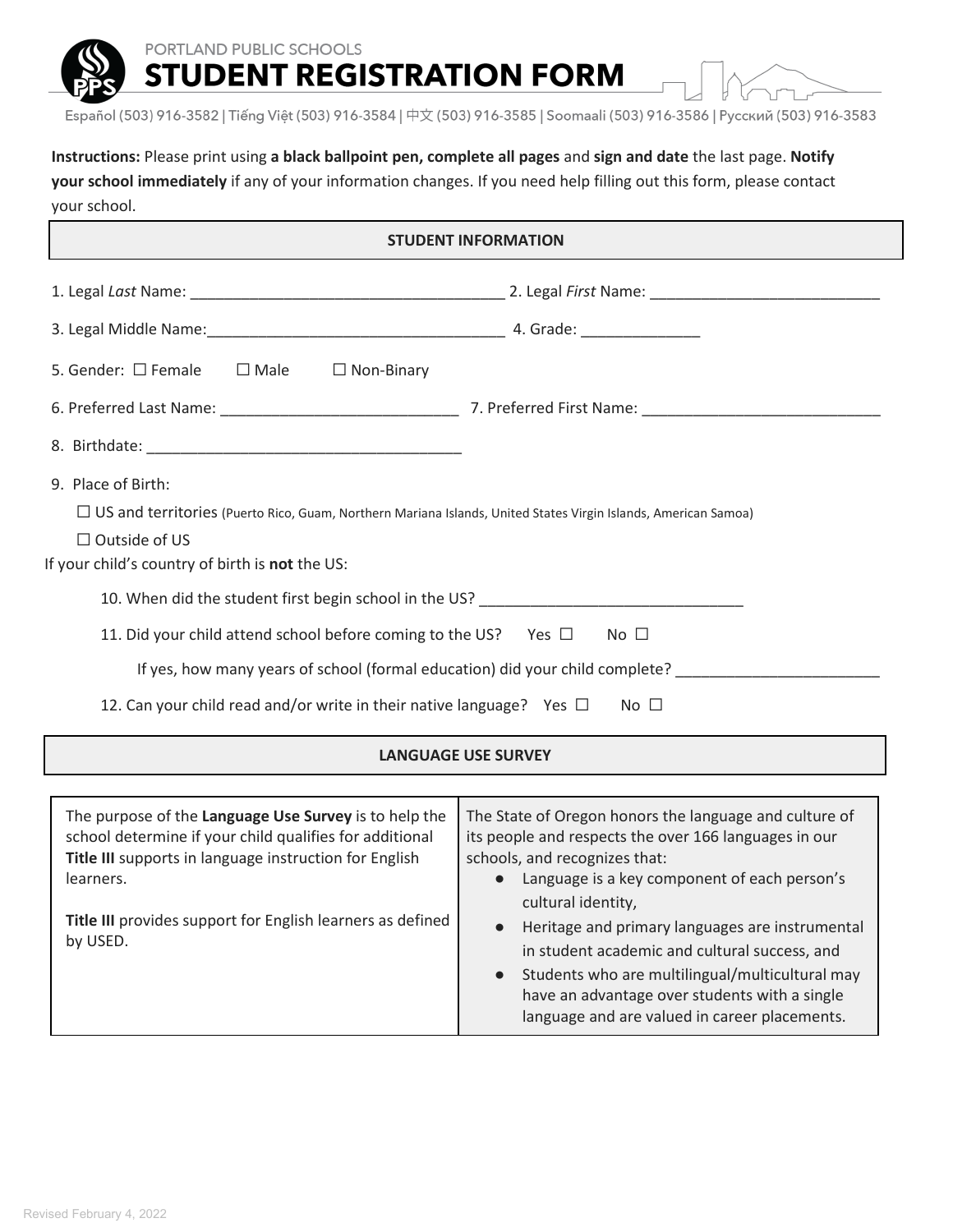|                     |        | OFFICIAL USE ONLY |
|---------------------|--------|-------------------|
| <b>Student Name</b> | School |                   |
| Student ID #        | Grade  | Homeroom          |

| <b>Descriptions</b>                                                                                                                                                                                                                                                                                                                                                                                                                 | <b>Questions</b> |                                                                                                                      |
|-------------------------------------------------------------------------------------------------------------------------------------------------------------------------------------------------------------------------------------------------------------------------------------------------------------------------------------------------------------------------------------------------------------------------------------|------------------|----------------------------------------------------------------------------------------------------------------------|
| <b>Communication Preferences</b><br>This question helps the school provide an<br>interpreter or translated documents, free of<br>charge, should you want them.<br>This section is for informational purposes<br>only. It is not used to identify your child for<br>English language proficiency placement<br>testing.                                                                                                               | 1.               | What language(s) would you prefer the school<br>use to communicate with you?                                         |
| <b>Eligibility for Language Development</b><br>Support This section helps the school identify<br>if your child should be assessed to receive<br>support in academic English instruction.<br>This section is used to identify your child for<br><b>English Language Proficiency placement</b><br>testing. A response other than English to<br>questions #2, #3, and/or #4 may qualify your<br>child for English language proficiency | 2.<br>3.         | What is the primary language(s) used to<br>communicate in your home?<br>What language(s) did your child learn first? |
| placement testing.                                                                                                                                                                                                                                                                                                                                                                                                                  | 4.               | What language(s) is most often used by your<br>child at home?                                                        |

The term "English learner," when used with respect to an individual, means an individual -

(A) who is aged 3 through 21;

- (B) who is enrolled or preparing to enroll in an elementary school or secondary school;
- (C) (i) who was not born in the United States or whose native language is a language other than English;
	- (ii) (I) who is a Native American or Alaska Native, or a native resident of the outlying areas; and

(II) who comes from an environment where a language other than English has had a significant impact on the individual's level of English language proficiency; or

(iii) who is migratory, whose native language is a language other than English, and who comes from an environment where a language other than English is dominant; and

(D) whose difficulties in speaking, reading, writing, or understanding the English language may be sufficient to deny the individual —

(i) the ability to meet the challenging State academic standards;

(ii) the ability to successfully achieve in classrooms where the language of instruction is English; or(iii) the opportunity to participate fully in society.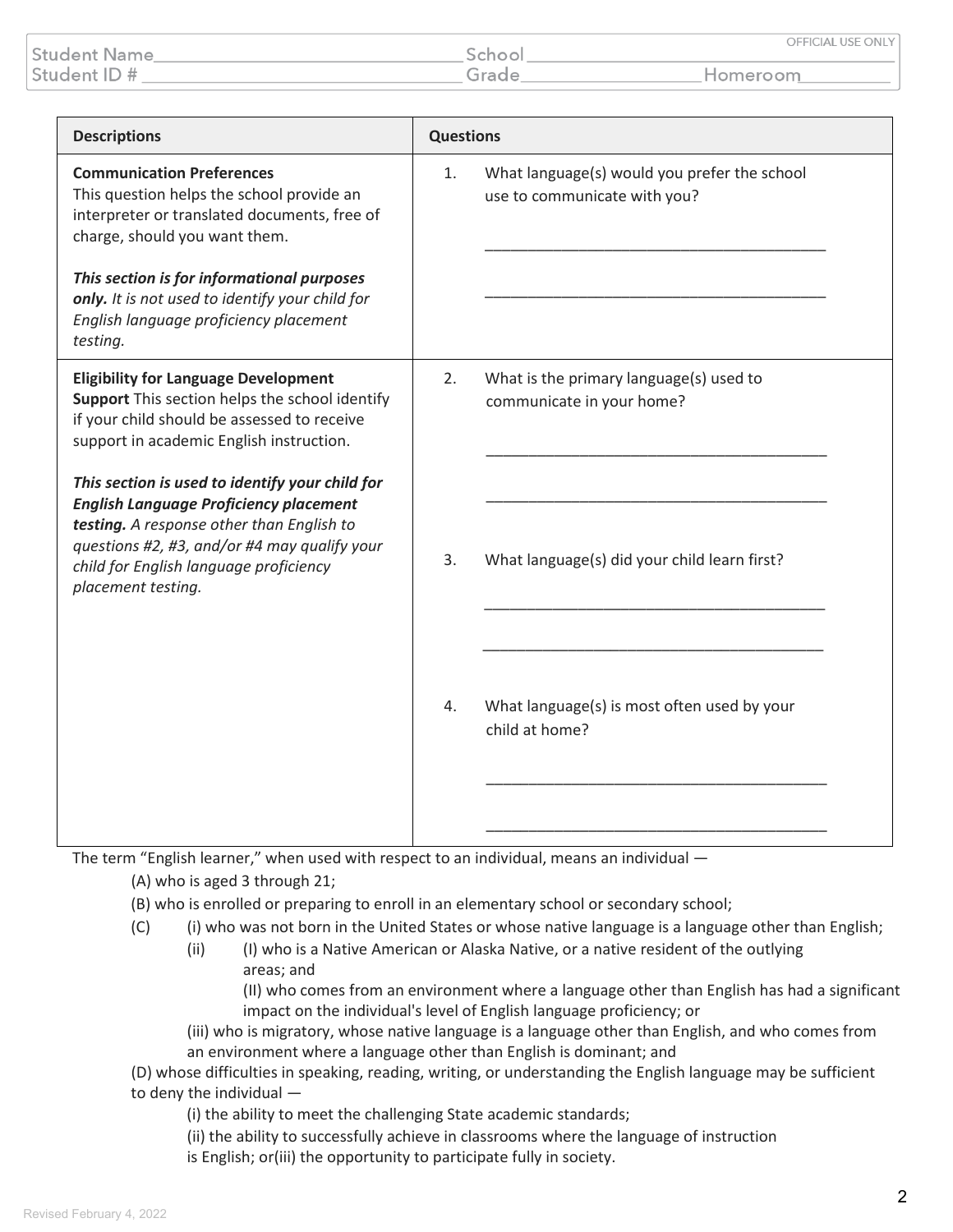|                     |       | OFFICIAL USE ONLY |
|---------------------|-------|-------------------|
| <b>Student Name</b> | Schoo |                   |
| Student ID #        | arade | Homeroom          |

### **STUDENT INFORMATION (CONTINUED)**

|                                                                |                                                                                                                                                                                                                                                                                                                                                                                                                                                                              | <b>RACE/ETHNICITY INFORMATION</b>      |                                                                                                                               |
|----------------------------------------------------------------|------------------------------------------------------------------------------------------------------------------------------------------------------------------------------------------------------------------------------------------------------------------------------------------------------------------------------------------------------------------------------------------------------------------------------------------------------------------------------|----------------------------------------|-------------------------------------------------------------------------------------------------------------------------------|
| $\Box$ Asian                                                   | A. Is your child of Hispanic or Latino origin? Yes $\square$ No $\square$<br>B. What races do you consider your child? Mark the one or more races that apply.<br>$\Box$ Black $\Box$ Native American or Alaska Native $\Box$ White<br>$\Box$ Native Hawaiian or Other Pacific Islander<br>If you mark "Yes" for A. your student will be reported as Hispanic.<br>If you mark "No" for A. and select two or more answers to B. your student will be reported as Multi-Racial. |                                        | 24. Federal and state regulations require PPS to gather this information for statistical reports. (Both A and B are required) |
|                                                                |                                                                                                                                                                                                                                                                                                                                                                                                                                                                              | RACE/ETHNICITY INFORMATION (continued) |                                                                                                                               |
| students' racial/ethnic identities:<br>$\Box$ AFRICAN AMERICAN | 25. Please provide the following additional information to assist PPS in better representing and responding to our<br>What races/ethnicities do you consider your child? Please mark all that apply.                                                                                                                                                                                                                                                                         |                                        |                                                                                                                               |
|                                                                | AFRICAN: □ Burundian □ Eritrean □ Ethiopian □ Somali □ Other African: ______                                                                                                                                                                                                                                                                                                                                                                                                 |                                        |                                                                                                                               |

**OTHER BLACK:** ☐ Caribbean Island(s): \_\_\_\_\_\_\_\_\_\_\_\_\_\_\_\_\_\_\_\_ ☐ Other Black: \_\_\_\_\_\_\_\_\_\_\_\_\_\_\_\_\_\_\_\_\_\_\_\_\_\_\_\_

| AMERICAN INDIAN/ALASKA NATIVE: □ Alaska Native □ Burns Paiute Tribe |  |  |
|---------------------------------------------------------------------|--|--|
|---------------------------------------------------------------------|--|--|

☐ Confederated Tribes of the Coos, Lower Umpqua and Siuslaw Indians

| $\Box$ Confederated Tribes of the Grand Ronde Community of Oregon $\Box$ Confederated Tribes of Siletz Indians |  |
|----------------------------------------------------------------------------------------------------------------|--|
|----------------------------------------------------------------------------------------------------------------|--|

☐ Confederated Tribes of the Umatilla Indian Reservation

☐ Klamath Tribes ☐ Confederated Tribes of Warm Springs ☐ Coquille Indian Tribe

☐ Cow Creek Band of Umpqua Tribe of Indians

☐ Other American Indian Tribe/Nation: \_\_\_\_\_\_\_\_\_\_\_\_\_\_\_\_\_\_\_\_\_\_\_\_\_\_\_\_\_\_\_\_\_\_\_\_\_\_\_\_\_\_\_\_\_\_\_\_\_\_\_\_\_\_\_

☐ Native/Indigenous to Canada **(Please describe)**: \_\_\_\_\_\_\_\_\_\_\_\_\_\_\_\_\_\_\_\_\_\_\_\_\_\_\_\_\_\_\_\_\_\_\_\_\_\_\_\_\_\_\_\_\_\_\_\_\_\_\_\_\_\_\_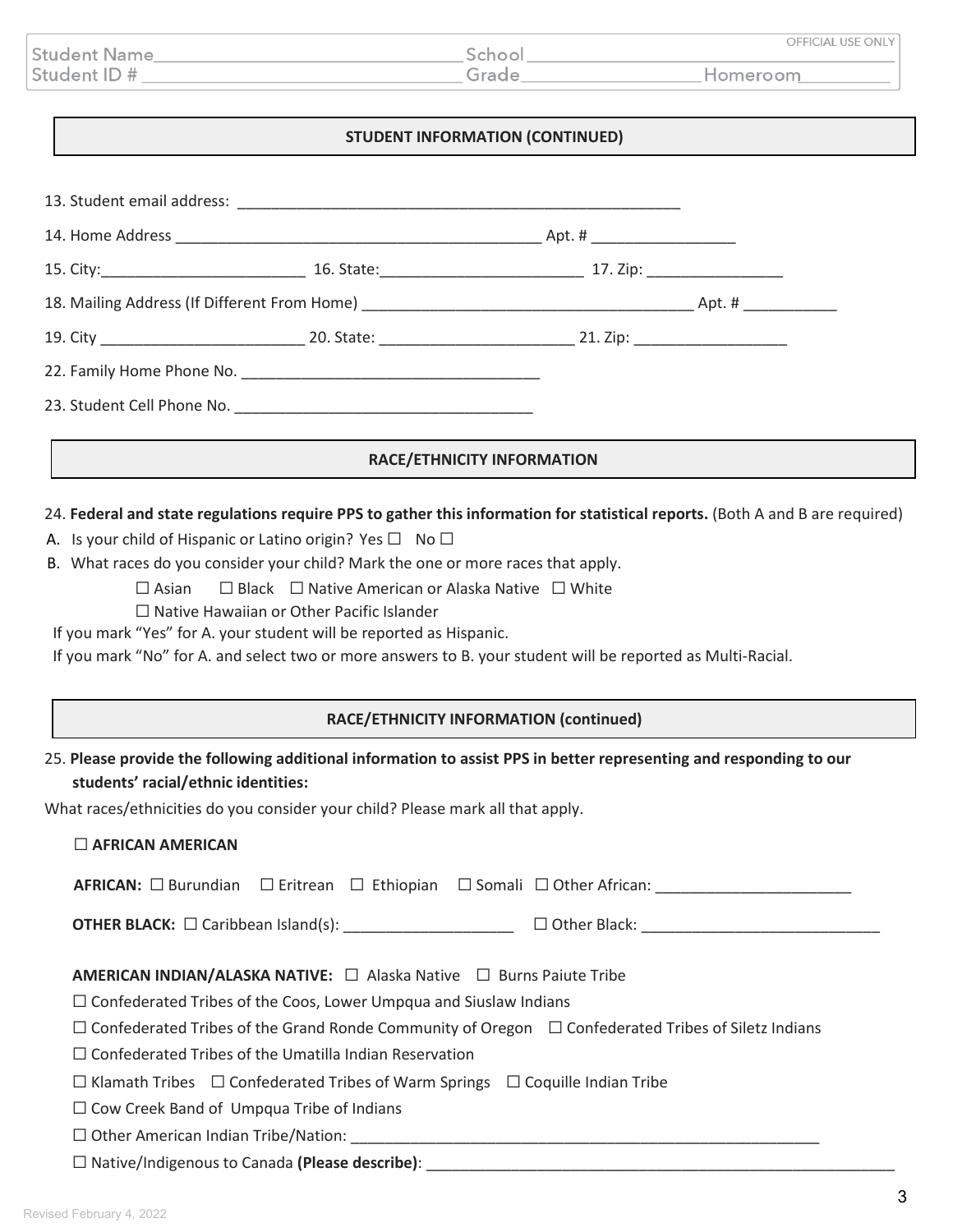|                                                                                                                                                                              |  | OFFICIAL USE ONLY |
|------------------------------------------------------------------------------------------------------------------------------------------------------------------------------|--|-------------------|
| Student ID # _______________________________Grade_____________________Homeroom_________                                                                                      |  |                   |
| ASIAN: □ Asian Indian □ Burmese □ Cambodian □ Chinese □ Filipino □ Hmong □ Japanese □ Karen                                                                                  |  |                   |
| $\Box$ Korean $\Box$ Laotian $\Box$ Mien $\Box$ Nepali $\Box$ Thai $\Box$ Tibetan $\Box$ Vietnamese                                                                          |  |                   |
|                                                                                                                                                                              |  |                   |
|                                                                                                                                                                              |  |                   |
|                                                                                                                                                                              |  |                   |
| $\Box$ Indigenous Mexican, Central American or South American $\Box$ Mexican                                                                                                 |  |                   |
|                                                                                                                                                                              |  |                   |
|                                                                                                                                                                              |  |                   |
|                                                                                                                                                                              |  |                   |
| PACIFIC ISLANDER: □ Chuukese □ Guamanian or Chamorro □ Micronesian □ Native Hawaiian □ Samoan                                                                                |  |                   |
|                                                                                                                                                                              |  |                   |
| <b>WHITE:</b> $\Box$ Romanian $\Box$ Russian $\Box$ Ukrainian                                                                                                                |  |                   |
| Optional: If you would like to share in your own words how you describe your child's race, origin, ethnicity,<br>ancestry and/or Tribal affiliations, please use this space: |  |                   |

## **PREVIOUS SCHOOL INFORMATION**

| 26. School (most recent first) | 27. City and State | 28. Years Attended (ex.: 2014-15) |
|--------------------------------|--------------------|-----------------------------------|
| 1.                             |                    |                                   |
| 2.                             |                    |                                   |
| 3.                             |                    |                                   |
| 4.                             |                    |                                   |
|                                |                    |                                   |

#### **KINDERGARTEN STUDENTS ONLY**

| 29. In the year before Kindergarten, did your child usually spend 5 hours or more per week in a preschool or preschool |            |  |
|------------------------------------------------------------------------------------------------------------------------|------------|--|
| classroom (such as in a school, Head Start, or childcare center)?                                                      | □ Yes □ No |  |
| 30. Name of preschool:                                                                                                 |            |  |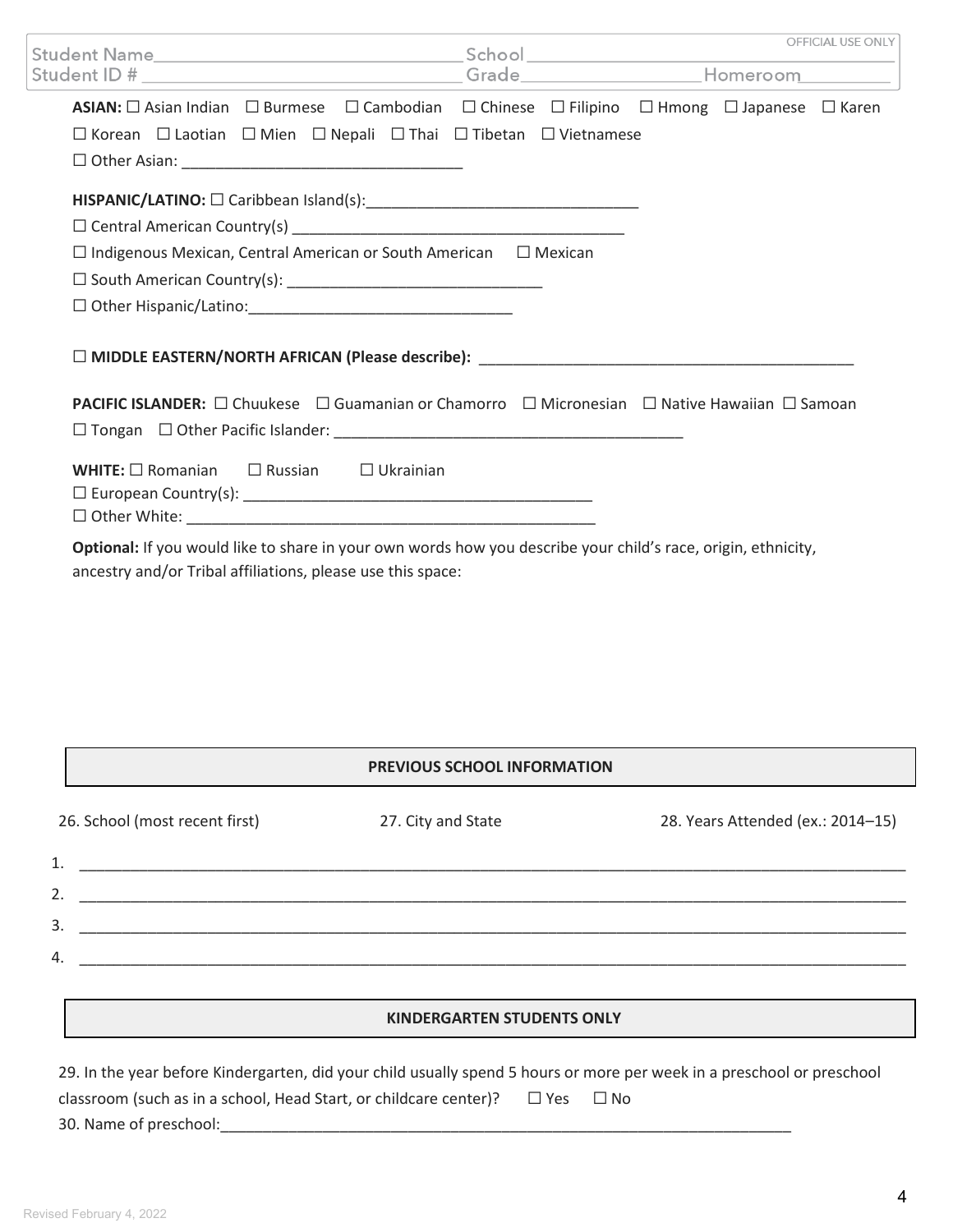|              | OFFICIAL USE ONLY |
|--------------|-------------------|
| Student Name |                   |
| Student ID#  | Homeroom          |

#### **FAMILY INFORMATION**

**Contact phone numbers, address and email addresses will be used to distribute important school and district information. Online access to student records will be provided to each Parent/Responsible Adult listed below.**

31. **PARENT/RESPONSIBLE ADULT #1:** Lives with student ☐ Yes ☐ No (If no, provide full address #36, ☐ Check for mailings)

|                                               |                                                                                                       |                                                                                                                                                                                                                                          | $\square$ Work |
|-----------------------------------------------|-------------------------------------------------------------------------------------------------------|------------------------------------------------------------------------------------------------------------------------------------------------------------------------------------------------------------------------------------------|----------------|
|                                               | The primary phone number will be used for attendance and emergency notifications.                     |                                                                                                                                                                                                                                          |                |
|                                               |                                                                                                       |                                                                                                                                                                                                                                          | $\square$ Work |
|                                               | 46. Permission to pick up? $\Box$ Yes $\Box$ No 47. Interested in volunteering? $\Box$ Yes $\Box$ No  |                                                                                                                                                                                                                                          |                |
| 48. Live/work on federal property? □ Yes □ No |                                                                                                       |                                                                                                                                                                                                                                          |                |
|                                               | 49. Member of the Armed Forces on active duty or full-time National Guard? $\square$ Yes $\square$ No |                                                                                                                                                                                                                                          |                |
| Language needed for an interpreter:           |                                                                                                       | Would you like to have an interpreter for your family (free of cost) to attend school meetings? $\Box$ Yes $\Box$ No<br>PPS supports the five languages with a higher number of speakers across the district. Please select one of these |                |
| languages if you would like to receive:       |                                                                                                       |                                                                                                                                                                                                                                          |                |
| $\bullet$                                     | Written communications (printed or digital)                                                           |                                                                                                                                                                                                                                          |                |
| $\bullet$                                     | Phone calls with important messages                                                                   |                                                                                                                                                                                                                                          |                |
| Text messages<br>$\bullet$                    |                                                                                                       |                                                                                                                                                                                                                                          |                |
| $\Box$ Spanish<br>$\Box$ English              | $\Box$ Chinese<br>$\Box$ Vietnamese                                                                   | $\Box$ Russian<br>$\Box$ Somali                                                                                                                                                                                                          |                |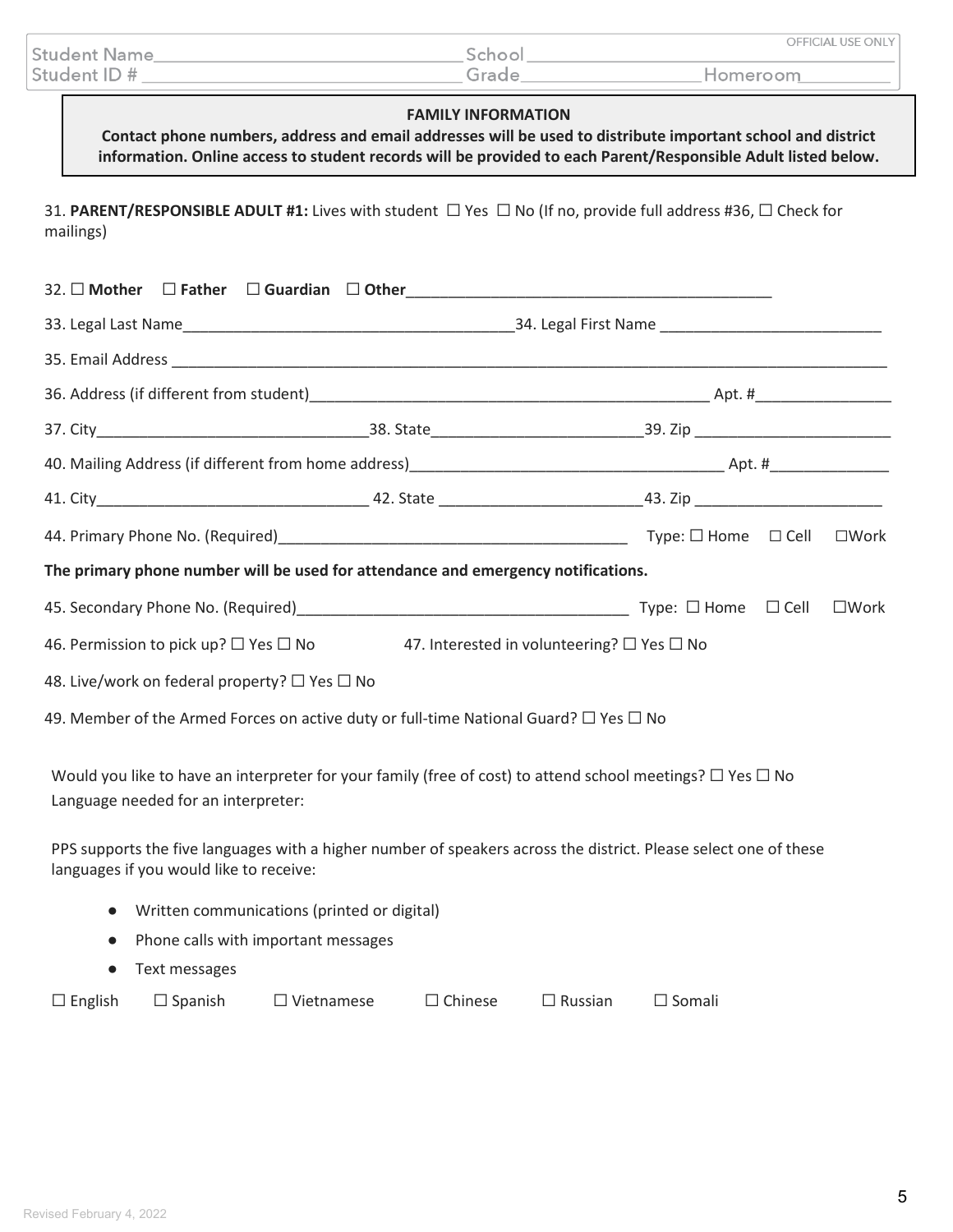|              |        | OFFICIAL USE ONLY |
|--------------|--------|-------------------|
| Student Name | School |                   |
| Student ID # | Grade  | Homeroom          |

# **FAMILY INFORMATION (Continued)**

50. **PARENT/RESPONSIBLE ADULT #2:** Lives with student ☐ Yes ☐ No (If no, provide full address #55, ☐ Check for mailings)

|                                                                                                                                                             |  | 54. Email Address <b>Commission Commission Commission</b> Commission Commission Commission                       |  |
|-------------------------------------------------------------------------------------------------------------------------------------------------------------|--|------------------------------------------------------------------------------------------------------------------|--|
|                                                                                                                                                             |  |                                                                                                                  |  |
|                                                                                                                                                             |  |                                                                                                                  |  |
|                                                                                                                                                             |  |                                                                                                                  |  |
|                                                                                                                                                             |  |                                                                                                                  |  |
|                                                                                                                                                             |  |                                                                                                                  |  |
| The primary phone number will be used for attendance and emergency notifications.                                                                           |  |                                                                                                                  |  |
|                                                                                                                                                             |  |                                                                                                                  |  |
| 65. Permission to pick up? $\Box$ Yes $\Box$ No 66. Interested in volunteering? $\Box$ Yes $\Box$ No                                                        |  |                                                                                                                  |  |
| 67. Live/work on federal property? $\Box$ Yes $\Box$ No                                                                                                     |  |                                                                                                                  |  |
| 68. Member of the Armed Forces on active duty or full-time National Guard? $\square$ Yes $\square$ No                                                       |  |                                                                                                                  |  |
| Would you like to have an interpreter for your family (free of cost) to attend school meetings? $\Box$ Yes $\Box$ No<br>Language needed for an interpreter: |  |                                                                                                                  |  |
| languages if you would like to receive:                                                                                                                     |  | PPS supports the five languages with a higher number of speakers across the district. Please select one of these |  |

- Written communications (printed or digital)
- Phone calls with important messages
- Text messages

|  | $\Box$ English | $\Box$ Spanish | $\Box$ Vietnamese | $\Box$ Chinese | $\Box$ Russian | $\Box$ Somali |
|--|----------------|----------------|-------------------|----------------|----------------|---------------|
|--|----------------|----------------|-------------------|----------------|----------------|---------------|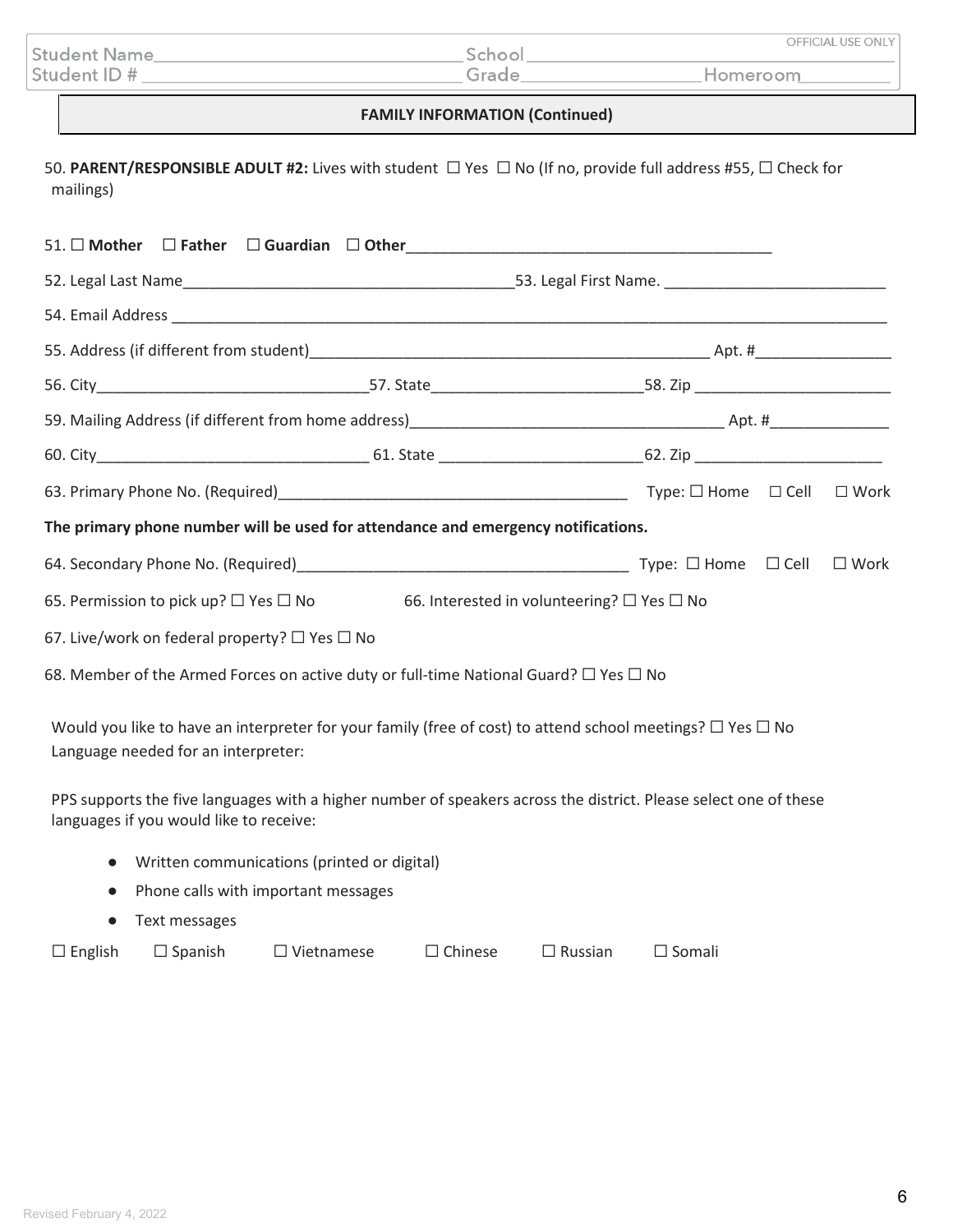| Student ID# | <b>Student Name</b>                                                                                               | School<br>Grade           | OFFICIAL USE ONLY<br>Homeroom                                                                                             |
|-------------|-------------------------------------------------------------------------------------------------------------------|---------------------------|---------------------------------------------------------------------------------------------------------------------------|
|             | second. By listing a name or names in this section as an emergency contact, you are authorizing another person or | <b>EMERGENCY CONTACTS</b> | In an emergency, the parent/guardian listed in #31 will be called first, the Parent/guardian listed in #50 will be called |

| people to pick up your student at school if you cannot be reached. |                                                                                                                |  |  |
|--------------------------------------------------------------------|----------------------------------------------------------------------------------------------------------------|--|--|
|                                                                    |                                                                                                                |  |  |
|                                                                    |                                                                                                                |  |  |
|                                                                    |                                                                                                                |  |  |
|                                                                    |                                                                                                                |  |  |
|                                                                    |                                                                                                                |  |  |
|                                                                    |                                                                                                                |  |  |
|                                                                    | 79. Relationship To Student__________________________________80. First & Last Name____________________________ |  |  |

| 81. Primary Phone No. | 82. Other Phone No. |
|-----------------------|---------------------|
|                       |                     |

**Please also list an emergency contact who lives at least 100 miles away, for use in a natural disaster when local phone lines are not available.**

84. First & Last Name **Example 2018** 25. Primary Phone No.

Choose only **ONE**: If there is an emergency school closure which requires that students are released early, which one of these plans should your student follow? *Your student will…*

 $\Box$  Leave school and go to home, daycare provider or neighbor as usual

 $\Box$  Be picked up by parent or other authorized contact

 $\Box$  Go to the home of a designated friend or neighbor

| <b>SIBLINGS</b><br>Please list student's sibling(s) currently attending a Portland Public Schools school. |                                                                                                                |                        |  |
|-----------------------------------------------------------------------------------------------------------|----------------------------------------------------------------------------------------------------------------|------------------------|--|
|                                                                                                           |                                                                                                                |                        |  |
|                                                                                                           | 89. School and the contract of the contract of the contract of the contract of the contract of the contract of | 90. Grade              |  |
|                                                                                                           |                                                                                                                | 92. Sibling First Name |  |
| 93. Relationship to student                                                                               | 94. School and the state of the state of the state of the state of the state of the state of the state of the  | 95. Grade              |  |
|                                                                                                           |                                                                                                                | 97. Sibling First Name |  |
| 98. Relationship to student                                                                               | 99. School and the state of the state of the state of the state of the state of the state of the state of the  | 100. Grade             |  |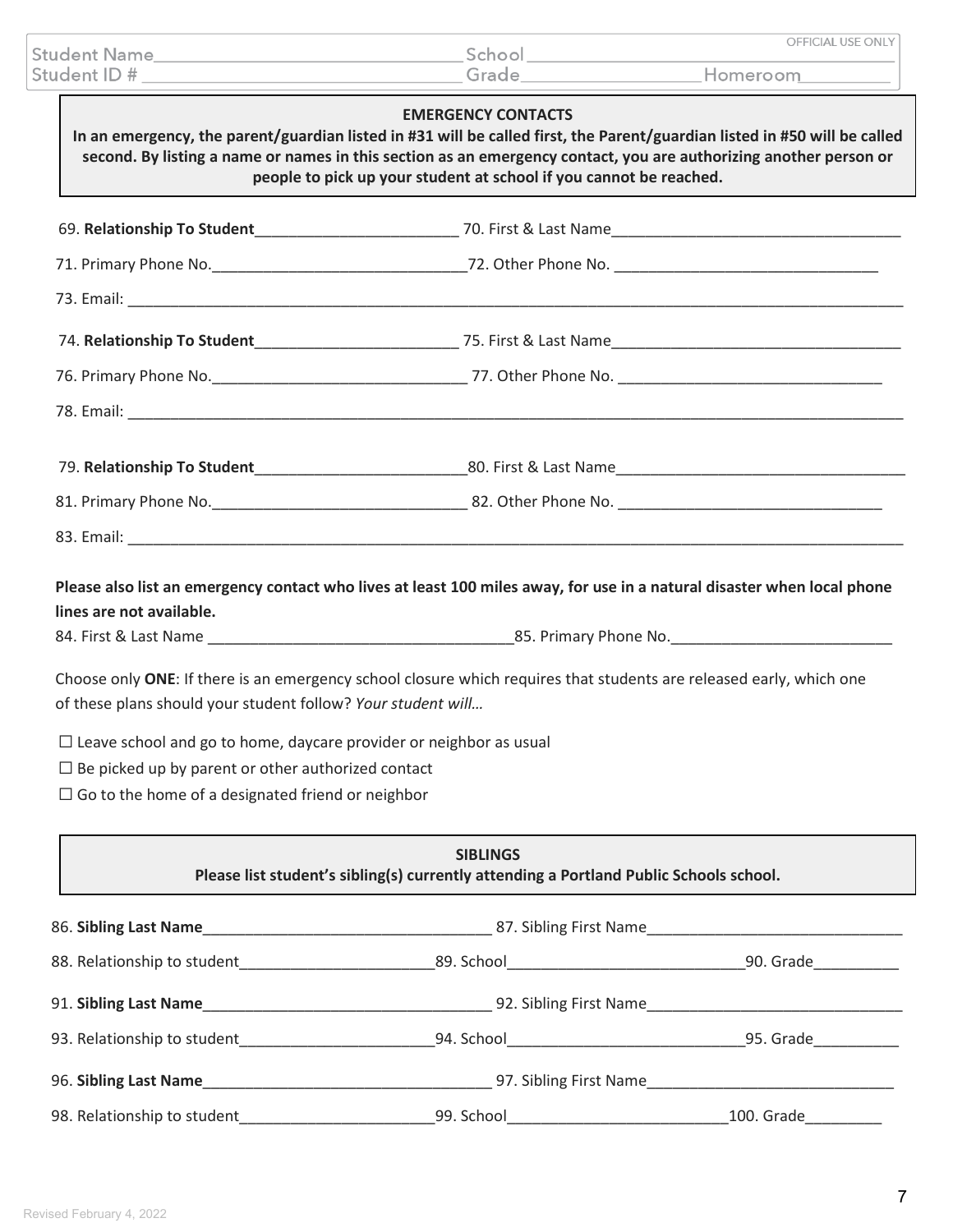|                     |        | OFFICIAL USE ONLY I |
|---------------------|--------|---------------------|
| <b>Student Name</b> | School |                     |
| Student ID #        | Grade  | Homeroom            |

#### **STUDENT MEDICAL INFORMATION**

**School staff need to know if your student has a medical condition for which they may require assistance during the school day. Remember to advise the school of any changes in information.**

| 101. Doctor's Name (optional)__________________________________102. Phone No. (optional)______________________                                                                                                                 |                                              |  |
|--------------------------------------------------------------------------------------------------------------------------------------------------------------------------------------------------------------------------------|----------------------------------------------|--|
| County-operated Emergency Medical Services                                                                                                                                                                                     |                                              |  |
| (EMS) makes the final decision for site of best available care when serious illness, accident or other emergency event                                                                                                         |                                              |  |
| directs need for transporting to a hospital. If possible, the school will advise EMS of your hospital preference.                                                                                                              |                                              |  |
|                                                                                                                                                                                                                                |                                              |  |
| insurance for everyone at no cost or tax credits to help pay for health care coverage. If you would like help accessing                                                                                                        |                                              |  |
| health coverage, please check the box so we can contact you.                                                                                                                                                                   |                                              |  |
| 105. Dentist's Name (optional)___________________________________106. Phone No. (optional)____________________                                                                                                                 |                                              |  |
| 107. Please check any current medical conditions:                                                                                                                                                                              |                                              |  |
|                                                                                                                                                                                                                                | Life Threatening? $\square$ Yes $\square$ No |  |
| $\Box$ Asthma                                                                                                                                                                                                                  |                                              |  |
| $\Box$ Heart Disease                                                                                                                                                                                                           |                                              |  |
| $\Box$ Seizure Disorder                                                                                                                                                                                                        |                                              |  |
| $\Box$ Diabetes: $\Box$ Type I $\Box$ Type II                                                                                                                                                                                  |                                              |  |
| 108. Other special health needs at school example and a set of the state of the state of the state of the state of the state of the state of the state of the state of the state of the state of the state of the state of the |                                              |  |
| 109. Medications to be taken at school (please list and also complete the Authorization for Medication form)                                                                                                                   |                                              |  |

### **PROGRAM INFORMATION**

\_\_\_\_\_\_\_\_\_\_\_\_\_\_\_\_\_\_\_\_\_\_\_\_\_\_\_\_\_\_\_\_\_\_\_\_\_\_\_\_\_\_\_\_\_\_\_\_\_\_\_\_\_\_\_\_\_\_\_\_\_\_\_\_\_\_\_\_\_\_\_\_\_\_\_\_\_\_\_\_\_\_\_\_\_\_\_\_\_\_\_\_\_\_\_\_\_\_\_ \_\_\_\_\_\_\_\_\_\_\_\_\_\_\_\_\_\_\_\_\_\_\_\_\_\_\_\_\_\_\_\_\_\_\_\_\_\_\_\_\_\_\_\_\_\_\_\_\_\_\_\_\_\_\_\_\_\_\_\_\_\_\_\_\_\_\_\_\_\_\_\_\_\_\_\_\_\_\_\_\_\_\_\_\_\_\_\_\_\_\_\_\_\_\_\_\_\_\_

110. Does your student have a current Individualized Education Plan (IEP)?  $\Box$  Yes  $\Box$  No

111. Does your student have a current Section 504 Plan?  $\Box$  Yes  $\Box$  No

112. Is your student in a Talented and Gifted (TAG) program?  $\Box$  Yes  $\Box$  No

113. Is your student in or has your student been in an English as a Second Language program?  $\Box$  Yes  $\Box$  No

114. Is your student in or has your student been in a Dual Language Immersion program?  $\Box$  Yes  $\Box$  No

115. Is your student pregnant and/or parenting?  $\Box$  Yes  $\Box$  No

### **FEDERAL TITLE PROGRAM QUESTIONS**

*(NOTE TO SCHOOL STAFF: If a family checks "Yes" for #116 please fax this page to (503) 916-2728; if "Yes" for #117 and #118 please fax this page to (503) 916-3111.)*

**Title VI-A Program, Indian Education** — This information establishes the district's eligibility for a federal grant under the Title VI-A of the Every Student Succeeds Act. You will receive more information if you mark "Yes."

116. Is the student, a parent, or a grandparent, a member of a U.S. federally recognized/State recognized American Indian Tribe or Alaskan Native?  $\Box$  Yes  $\Box$  No If Yes, Name of the Tribe, Nation or Village:  $\Box$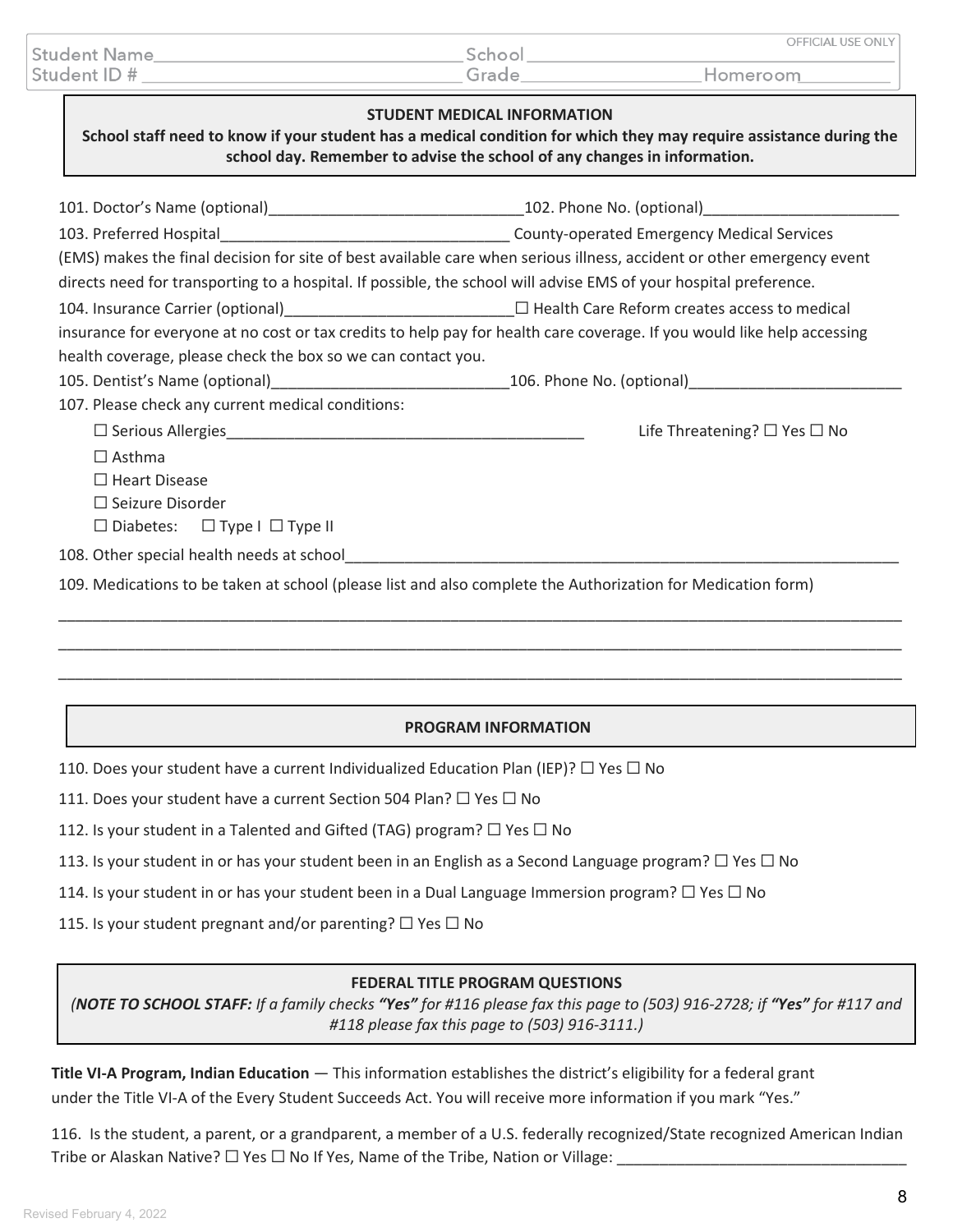|                     |        | OFFICIAL USE ONLY |
|---------------------|--------|-------------------|
| <b>Student Name</b> | School |                   |
| Student ID #        | Grade  | Homeroom          |

**Oregon Title I-C Migrant Education Program** — This program helps children and young adults ages 3-21 who move frequently (on their own or with their parents) in order to seek or obtain temporary or seasonal work in agriculture, forestry and/or fishing activities.

117. A person in my family has worked in, or has planned to work in, agriculture, forestry and/or fishing. This can include work on farms, ranches, canneries, nurseries, trees or fishing.  $\Box$  Yes  $\Box$  No

**McKinney-Vento Program** — This program guarantees that students, no matter their living situation, have access to public education, including transportation to and from school. A school district representative will be in touch if you check a box.

118. Please place a check in the appropriate box if it applies:

 $\Box$  You are staying in a motel, car or campsite until you can find affordable housing.

 $\square$  Student is not living with or being supported by their parent or guardian. Student living on their own or may be staying temporarily with someone else.

 $\Box$  You are staying temporarily with another family due to loss of your own housing or economic hardship.

 $\Box$  You are living in a shelter, transitional housing program or moving from place to place without permanent housing.

 $\Box$  Your housing is substandard: for example the utilities are off, there is severe mold, it is extremely overcrowded or it is a space not meant for human habitation.

### **PERMISSIONS/AUTHORIZATIONS**

**For annual notices on Directory Information, Student Records, Military Recruiting and Protection of Student Rights, please see the District Parent and Student Handbook.**

# **For annual notices on Directory Information, Student Records, Military Recruiting and Protection of Student Rights, please see the District Parent and Student Handbook.**

\*Under federal law and school policy, the school district may release the following information without prior parental consent: Student name, participation in officially recognized activities and sports, weight and height of members of athletic teams, degrees, honors, and awards received, major field of study, dates of attendance and the most recent school attended. **If you do not want this information released, please contact your school to submit a written request. This form must be completed each year** [Non-Release of Student Directory Information Form].

\*Student photographs are commonly used in yearbooks, newsletters, websites and other school-related publications. **If you do not want your student's photograph used or released for these purposes or for news media, please contact your school to submit a written request** [Publicity Denial and Non-Release of information to School Directory Form].

\*Many schools or PTAs publish school directories that include parent/guardian contact information. **If you do not want your name and contact information released for the school directory, please contact your school to submit a written request** [Publicity Denial and Non-Release of information to School Directory Form].